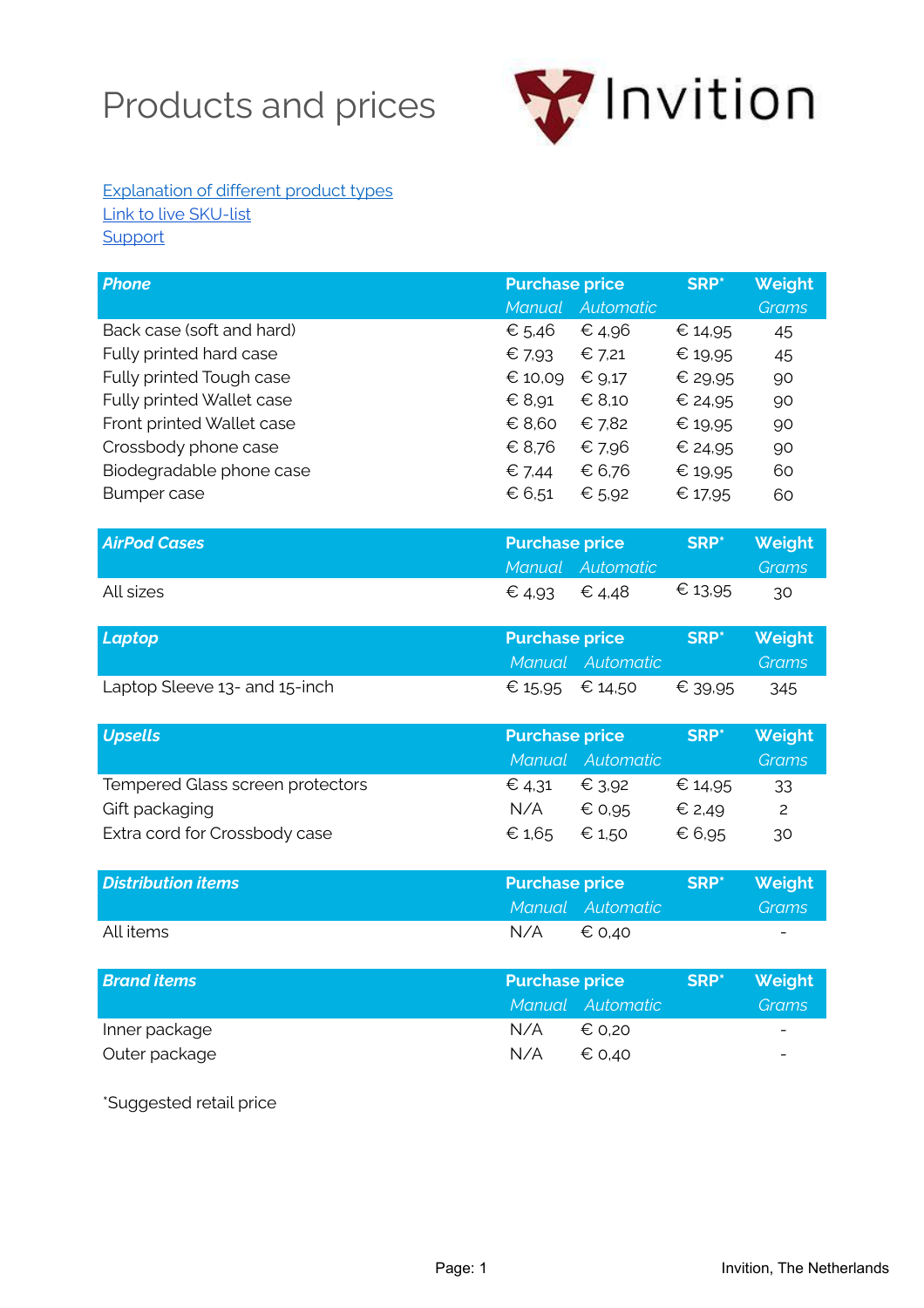# Shipping

### *1. Non-tracked mail service*

✓ Maximum weight: 500 gram

✓ This service is EU, United Kingdom, Switzerland and Norway only

| <b>Region</b>           | Weight in gram |                 |             |         | <b>Transit time**</b> |
|-------------------------|----------------|-----------------|-------------|---------|-----------------------|
|                         | $O - 49$       | 50-99           | $100 - 249$ | 250-499 | Work days             |
| Austria                 | € 1,50         | $\epsilon$ 1,83 | € 2,63      | € 3,82  | $3 - 4$               |
| Belgium                 | € 1,50         | $\epsilon$ 1,83 | € 2,63      | € 3,82  | $3 - 6$               |
| France                  | € 1,50         | $\epsilon$ 1,83 | € 2,63      | € 3,82  | $4 - 6$               |
| Germany                 | € 1,50         | € 1,55          | € 1,63      | € 1,80  | $2 - 5$               |
| Luxembourg              | € 1,50         | $\epsilon$ 1,83 | € 2,63      | € 3,82  | $2 - 4$               |
| <b>Netherlands</b>      | € 1,50         | $\epsilon$ 1,83 | € 2,63      | € 3,82  | $1 - 3$               |
| Norway                  | € 1,50         | $\epsilon$ 1,83 | € 2,63      | € 3,82  | $5 - 10$              |
| Switzerland             | € 1,50         | $\epsilon$ 1,83 | € 2,63      | € 3,82  | $3 - 5$               |
| United Kingdom          | € 1,50         | $\epsilon$ 1,83 | € 2,63      | € 3,82  | $5 - 7$               |
| Rest of European Union* | € 1,50         | $\epsilon$ 1,83 | € 2,63      | € 3,82  | $5 - 10$              |

### *2. Tracked mail service*

#### ✓ Maximum weight: 500 gram

| <b>Region</b>           | <b>Weight in gram</b> |                         |             | <b>Transit time**</b> |           |
|-------------------------|-----------------------|-------------------------|-------------|-----------------------|-----------|
|                         | $O - 49$              | 50-99                   | $100 - 249$ | 250-499               | Work days |
| Austria                 | € 4,50                | € 4,50                  | € 5,05      | € 5,55                | $2 - 4$   |
| Belgium                 | € 3,50                | € 3,50                  | € 3,50      | € 3,50                | $2 - 4$   |
| France                  | € 4,50                | € 4,50                  | € $5.05$    | € 5.55                | $3 - 5$   |
| Germany                 | € 3,30                | € 3,30                  | € 3,30      | € 3,30                | $2 - 4$   |
| Luxembourg              | € 4,50                | € 4,50                  | € $5.05$    | € 5.55                | $3 - 5$   |
| Netherlands             | € 3,50                | € 3,50                  | € 3,50      | € 3.50                | $1 - 2$   |
| Norway                  | € 5,61                | € 5,61                  | € 6,66      | € 8,65                | $5 - 7$   |
| Switzerland             | € 5,51                | € $5,61$                | € 6,66      | € 8,65                | $3 - 5$   |
| United Kingdom          | € 3,50                | € 3,50                  | € 4,00      | € 4,50                | $4 - 6$   |
| Rest of European Union* | € 4,50                | € 4,50                  | € 5,05      | € 5.55                | $5 - 10$  |
| Australia               | € 5,61                | € $5,51$                | € 6,66      | € 8,65                | $10 - 20$ |
| Canada                  | € 5,61                | € $5,61$                | € 6,66      | € 8,65                | $5 - 10$  |
| New Zealand             | € 5,61                | € 5,61                  | € 6,66      | € 8,65                | $10 - 20$ |
| <b>United States</b>    | € 5,61                | € $5,61$                | € 6,66      | € 8,65                | $5 - 10$  |
| Rest of the world       |                       | € 11,96 € 11,96 € 13,23 |             | € 15,26               | $10 - 20$ |

#### *3. Express service*

| <b>Country</b> | <b>Price</b> | <b>Transit time**</b><br>Work days |
|----------------|--------------|------------------------------------|
| Australia      | € 65,00      | $4 - 6$                            |
| Austria        | € 7,21       | $2 - 4$                            |
| Belgium        | € $5,13$     | 1                                  |
| Bulgaria       | € 17,35      | $2 - 4$                            |
| Canada         | € 40,20      | $4 - 6$                            |
| Croatia        | € 17,61      | $2 - 4$                            |
| Cyprus         | € 17,61      | $2 - 4$                            |